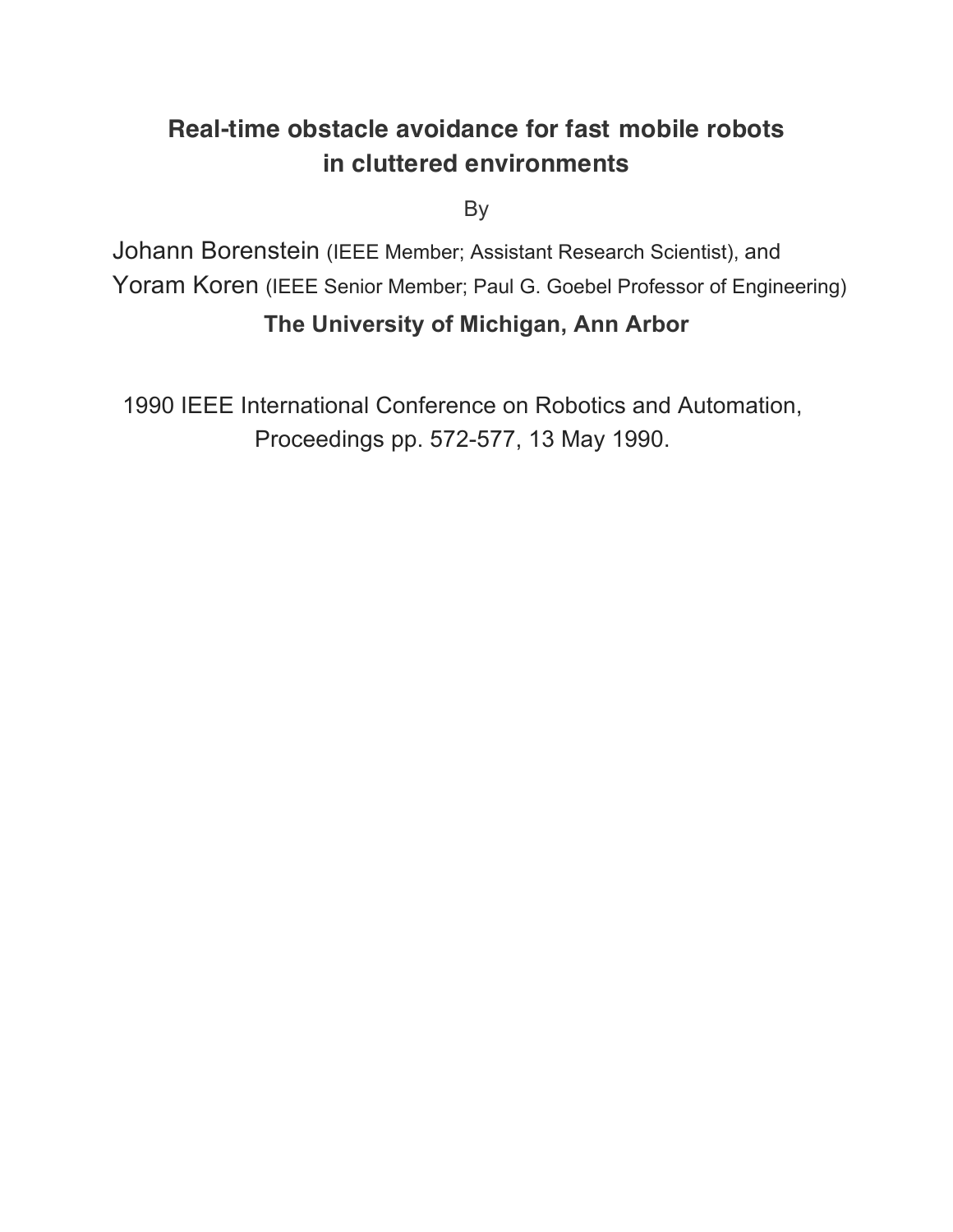# **Real-time Obstacle Avoidance for Fast Mobile Robots in Cluttered Environments**

J. **Borenstein** and **Y.** Koren The University of Michigan, *Ann* Arbor Advanced Technology Laboratories 1101 Bed Ave., *Ann* Arbor, MI 48109

**This work was sponsored by the Department of Energy Grant DE-FG02-86NE37969** 

#### **ABSTRACT**

**A** new real-time obstacle avoidance method for mobile robots has been developed and implemented. This method, named the *Vector*  Field Histogram (VFH), permits the detection of unknown obstacles and avoids collisions while simultaneously steering the mobile robot toward the target. A VFH-controlled mobile robot maneuvers quickly and without stopping among densely cluttered obstacles.

The VFH method uses a two-dimensional Cartesian *Histognun Gfid*  **as** a world model. This world model is updated continuously and in real-time with range data sampled **by** the onboard ultrasonic range sensors. Based on the accumulated environmental data, the VFH method then computes a one-dimensional Polar *Histogram* that is constructed around the robot's momentary location. Each sector in the Polar *Histogram* holds thepolar *obstacle density* in that direction. Finally, the algorithm selects the most suitable sector from among **aU**  Polar Histogram sectors with low obstacle density, and the steering of the robot is aligned with that direction. Experimental results from a mobile robot traversing a densely cluttered obstacle course at an average speed of 0.7 m/sec demonstrate the power of the VFH method.

# **1. Introduction**

In our previous research, we developed a real-time obstacle-avoidance algorithm for fast mobile robots, entitled the *Ertual Force Field* (VFF) method (Borenstein and Koren, 1988, 1989). This method used a force-field approach in which obstacles applied virtual repulsive forces to the robot, while the target applied a virtual attractive force. Force-field-based obstacle avoidance had been suggested by Khatib (1985), Krogh (1984), and Krogh and Thorpe (1986), although these methods were not used for real-time navigation.

By contrast, Brooks (1986) and Arkin (1989) use forcefield methods on experimental mobile robots (equipped with ultrasonic sensors). However, in Brooks' implementation only the *current* set of range readings **is**  used to compute the resultant repulsive force. This way, erroneous and "good" readings receive the same weight, making the algorithm more prone to sensor errors. Arkin's robot employs a similar method; his robot was able to traverse an obstacle course at 0.12 cm/sec (0.4 feet/sec).

We found, however, that the force-field approach has several severe limitations (Borenstein and Koren, 1990). For example, force-based obstacle-avoidance methods do not allow the robot to pass through narrow passages.

Another problem is the instability of motion when traveling within narrow corridors; limitations that were also observed by **Arkin** (1989) and Tilove (1989).

This paper introduces our new *Vector Field Histogram*  (VFH) method, a real-time obstacle-avoidance method for fast-running vehicles that constitutes a significant improvement over the *Virtual Force Field* method. VFH control results in smooth motion of the controlled vehicle among densely cluttered and unexpected obstacles. A VFH controlled vehicle can easily enter narrow passages and can travel in narrow corridors at high speeds and without oscillations. These features are made possible through a number of novel ideas that we have implemented **as** fast computer algorithms.

# 2. The Histogram Grid for Sensor-based **World Modeling**

The VFH method uses a two-dimensional Cartesian *Histogram Grid* for the representation of obstacles. This representation is derived **from** the certainty grid concept developed by Moravec and Elfes (1985) and Moravec (1988) at Carnegie Mellon University **(CMU).** Like the certainty grid, each cell in the *Histogram Grid* holds a certainty value, CV, that represents the confidence of the algorithm in the existence of an obstacle at that location. The *Histogram Grid* differs from the certainty grid in the way it is built and updated: CMU's method projects a probability profile onto those cells that are affected by a range reading. This procedure is computationally intensive and would impose a heavy time-penalty if real-time execution on an onboard computer was attempted.

Our method, on the other hand, creates a probability distribution with only little computational overhead. This effect is obtained by incrementing **only** one cell in the *Histogram Grid for each range reading. For ultrasonic* sensors, this cell corresponds to the measured distance d (see Fig. la) and lies on the acoustic **axis** of the sensor. While this approach may seem to be an over- simplification, a probabilistic distribution is actually obtained by *continuously* and *rapidly* sampling each sensor while the vehicle is moving. Thus, the same cell and its neighboring cells are repeatedly incremented, as shown in Fig. 1b. This results in a *histogramic probability distribution,* in which high **CVs** are obtained in cells close to the actual location *of* the obstacle. Our experiments show that *actual* rapid sampling from the moving robot

#### **CH2876-1/90/0000/0572\$01.00** *0* 1990 lEEE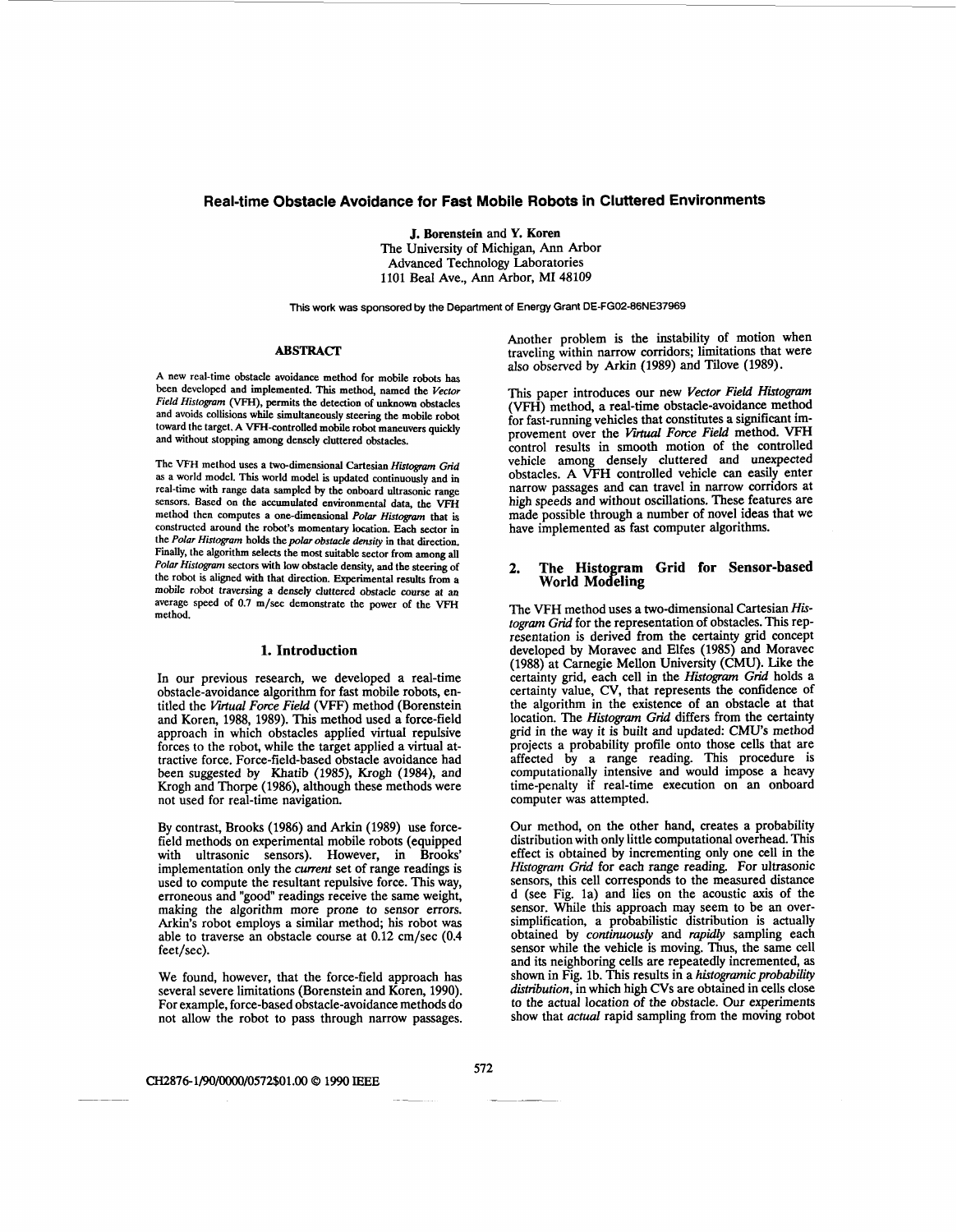

**Figure 1** 

**a. Only one cell** is **incremented for each range reading. b. Histogramic probability distribution is obtained by continuous and rapid sampling while the vehicle is moving.** 

is more accurate than methods using an *assumed* probability function (Raschke and Borenstein, 1990).

#### **3. The Vector Field Histogram Method**

The VFH method employs a *two-stage data reduction*  technique, in which three levels of data representation *can* be distinguished.

- *a.* The highest level holds the detailed description of the robot's environment. In this level, the twodimensional Cartesian *Histogram Grid C* is continuously updated in real-time with range data sampled by the onboard range sensors. The *Histogram Grid* is absolute and does not change with the robot's momentary location. However, along with the vehicle moves a notional window of size  $w_s \times w_s$ , overlaying a square region of **C.** We **will call** this region the *"active region"* (denoted *C\*),* and cells that momentarily belong to the *active region* will be called *"active cells"*  (denoted  $c^*_{ij}$ ). In our current implementation, the size of the *active region* is *33x33* cells. **As** will be discussed in Sect. *3.1,* only *active cells* have immediate influence on the robot control.
- b. At the intermediate level, a *Polar Histogram* His constructed around the robot's momentary center. *H*  comprises *n* angular sectors of width  $\alpha$  (see Fig. 2).  $\alpha$

may be chosen arbitrarily but must be such that  $n=360/\alpha$  is an integer (e.g.,  $\alpha=5^\circ$  and  $n=72$ ). Each sector *k* corresponds to a discrete angle quantized to multiples of  $\alpha$ , such that  $k = 0$ ,  $\alpha$ ,  $2\alpha$  ... 360- $\alpha$ . A transformation (described in Sect. *3.1,* below) maps  $C^*$  into  $H$  resulting in each sector  $k$  holding a value *h*, which represents the *polar obstacle density* in the direction  $k$ .

c. The lowest level of data representation is the output of the VFH algorithm: the reference values for the drive and steer controllers of the vehicle.



**Flgure2: Mapping active cells into** sectors **of the** *Polar Histogram.* 

#### **3.1 First Data Reduction: Creation of the Polar Histogram**

The first data reduction stage maps the *active region* of the *Histogram Grid* **C\*** into the *Polar Histogram* H. For this purpose, we will now treat the certainty value of all *active cells*  $c^*_{ij}$  as an *obstacle vector*, the direction of which is determined by the direction  $\beta_{ij}$  from the cell to<br>the *Vehicle Center Point* (VCP)<sup>1</sup>.<br> $\beta_{ij} = \text{tg}^1$   $\frac{y_j y_0}{x_i x_0}$  (1) the *Vehicle Center Point* **(VCP)'.** 

$$
\beta_{ij} = \text{tg}^1 \frac{y_j y_0}{x_i x_0} \tag{1}
$$

and the magnitude is given by

<sup>&#</sup>x27; **Note that for our symetrically shaped mobile robot, the VCP** is **easily defined as the geometric center of the robot. For rectangular shaped mobile robots,** it is **possible to chose two VCPs, e.g., each one** *at* **the center-point of the front and rear axles.**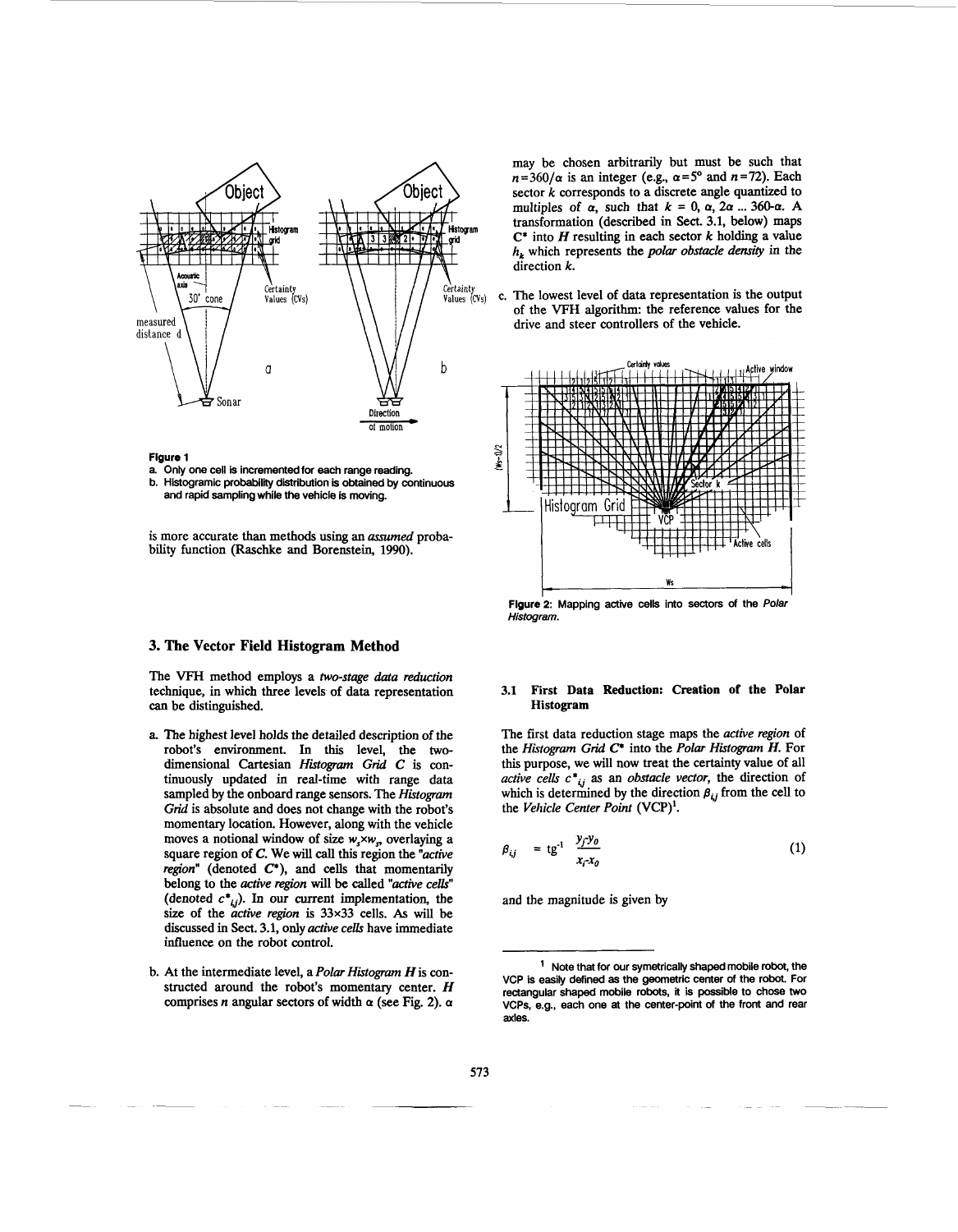$$
m_{ij} = (c^*_{ij})^2 [a \cdot b \, d_{ij}] \tag{2}
$$

where  $a,b$ Positive constants.

- *d,*  Distance between *active cell (ij)* and the VCP. Certainty value of *active cell* (*i,j*).
- *c\*,*  Magnitude of the *obstacle vector* at cell *((j).*
- $m_{ij}$ Present coordinates of the VCP.
- *x,,, yo*  Coordinates of *active cell (tj).*
- *Xi, Yj*
- $\beta_{ij}$ Direction from *active cell* (*i,j*) to the VCP.

Note that  $m_{i,j}$  is proportional to -d. Therefore, occupied cells produce large vector magnitudes when they are in the immediate vicinity of the robot, and smaller ones when they are further away. Specifically, a and *b* are chosen such that  $a-bd_{\text{max}} = 0$ , where  $d_{\text{max}} = \sqrt{2} (w_s - 1)/2$ is the distance between the farthest *active cell* and the VCP. This way  $m_{ij}=0$  for the farthest *active cell* and increases linearly for closer cells.

Correspondence between  $c^*_{i,j}$  and sector *k* is established through

$$
k = \alpha \cdot \text{INT}(\beta/\alpha) \tag{3}
$$

For each sector *k*, the *polar obstacle density*  $h_k$  is calculated by

$$
h_k = \sum_{i,j} m_{ij} \tag{4}
$$

Fig. 2 shows graphically the mapping from **C\*** into *H.*  All *active cells* can be related to a sector by means of equations (1) and (3). In Fig. 2 all *active cells* related to sector *k* have been highlighted. Note that the sector width in Fig. 2 is  $\alpha = 10^{\circ}$  (not  $\alpha = 5^{\circ}$ , as in the actual algorithm), to clarify the drawing.

Notice that

- **a.**  $m_{ij}$  in Eq. (2) is proportional to  $(c^*_{ij})^2$ . This expresses our confidence that *recurring* range reading represent actual obstacles, **as** opposed to single occurrences of range readings, which may be caused by noise.
- b.  $m_{ij}$  in Eq. (2) is proportional to  $-d$ . Therefore, occupied cells produce large vector magnitudes when they are in the immediate vicinity of the robot, and smaller ones when they are further away.

Because of the discrete nature of the *histogram* grid, the result of the mapping may appear ragged and cause errors in the selection of the steering direction **(as**  explained in Section 3.2). Therefore, a smoothing function is applied to  $H$ , which is defined by

$$
h'_{k} = \frac{h_{k,l} + 2h_{k,l+1} + \dots + lh_{k} + \dots + 2h_{k+l+1} + h_{k+l}}{2l+1} \tag{5}
$$

In our current implementation, *1=5* yields satisfactory smoothing results.

Fig. 3a shows a typical obstacle setup in our lab. Note that the gap between obstacles B and C is only 1.2 m and that A is a thin pole **3/4"** in diameter. The actual *Histogram Grid* obtained after partially traversing this obstacle course is shown in Fig. 3b. The *Polar Histogram,*  corresponding to the momentary position of the robot 0 is shown in Fig. 3c. The directions (in degrees) in the *Polar Hirtogram* correspond to directions measured counterclockwise from the positive **x-axis** of the *Histogram Grid.* The peaks **A,** B, and C in the *Polar Histogram*  result from obstacle clusters **A,** B, and C in the *Histogram Grid.* 

# **3.2 Second Data Reduction: Computation of Steering Control**

The second data reduction stage computes the required steering direction. We will call this direction  $\theta_{free}$  and the corresponding sector in  $H$ ,  $k_{\text{free}}$ . This section explains how the required steering direction (in terms of  $k_{\text{free}}$ ) is computed.

As can be seen in Fig. 3c, a *Polar Histogram* typically has peaks (sectors with high obstacle density), and valleys (sectors with low obstacle density). Any valley with obstacle densities below threshold is a candidate for travel. Since there are usually several candidate-valleys, the algorithm selects the one that most closely matches the direction to the target  $\Theta_{\text{targ}}$  (or  $k_{\text{targ}}$ ).

When the mobile robot approaches or travels between two or more closely spaced obstacles, only a very narrow valley is available for travel. In this case,  $k_{\text{free}}$  is chosen to be in the center of the valley, in order to maintain equal clearance on each side of the robot. If the selected valley is very wide (e.g., when only one obstacle is close to the robot) the algorithm chooses  $k_{\text{free}}$  several sectors "deep" into the valley, but not necessarily in its center .

#### **3.3 Speed Control**

The robot's maximum speed,  $S_{\text{max}}$  can be set at the beginning of a run. The robot tries to maintain this speed during the run unless forced by the **VFH**  algorithm to a lower instantaneous speed **S. S** is determined in each sampling interval **as** follows:

The *smoothed polar obstacle density* in the *current* direction of travel will be denoted  $h'_n$ ,  $h_n > 0$  indicates that an obstacle lies ahead of the robot., requiring a reduction in speed. Large values of *h*<sup>2</sup> mean that a large obstacle lies ahead of the robot, or an obstacle is very close **to** the robot. Either case is likely to require a drastic change in direction and a reduction in speed is necessary to allow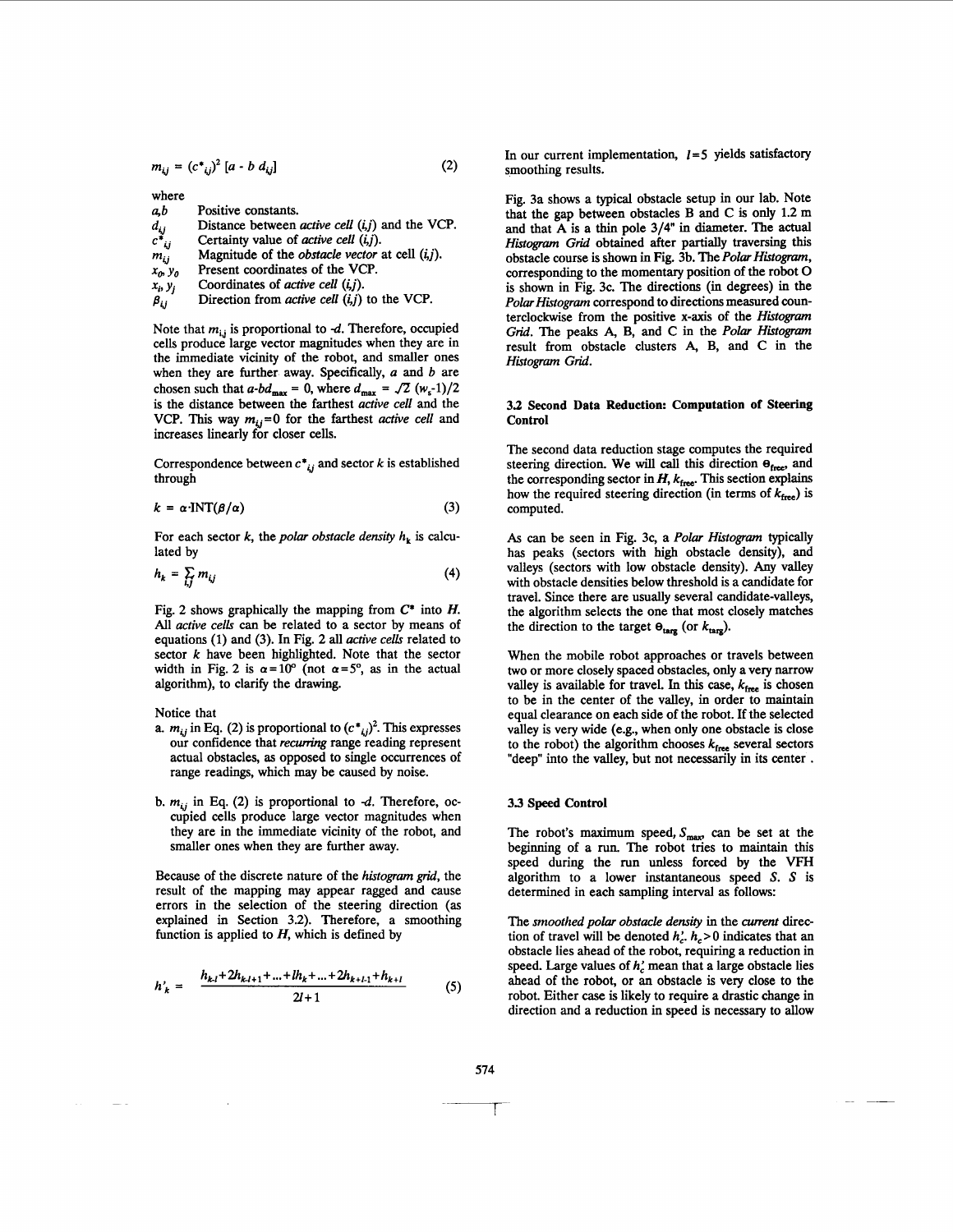<span id="page-4-0"></span>

for the steering wheels to turn into the new direction. **This** reduction in speed is implemented by the following function:

$$
S' = S_{\text{max}} \left( 1 - h''_c / h_m \right) \tag{6}
$$

where

$$
h''_c = \min(h'_c, h_m) \tag{7}
$$

 $h<sub>-</sub>$  is an empirically determined constant that causes a sufficient reduction in speed.

Note that Eq. (7) guarantees  $S \geq 0$ , since  $h''_c \leq h_m$ .

While Eqs. (6) and (7) reduce the speed of the robot in **anticipation** of a steering maneuver, speed *can* be further reduced proportionally to the actual *steering* rate n.

$$
S = S'(1-\Omega/\Omega_{\text{max}}) \tag{8}
$$

where  $\Omega_{\text{max}}$  is the maximal allowable steering rate for the mobile robot.

# **4. Experimental Results**

We implemented and tested the **VFH** method on a commercially available mobile platform (Cybermation, 1987). This platform has a maximum travel speed S<sub>max</sub> of 0.78 m/sec and weighs about 125 **kg.** The Cybermation platform has a unique three-wheel drive (synchro-drive) that permits omnidirectional steering.

We equipped this vehicle with a ring of 24 ultrasonic sensors (Polaroid, 1989). The sensor ring has a diameter of **0.8m,** and objects must be at least 0.27m away from the sensors to be detected. Therefore, the theoretical minimum width for safe travel in a narrow corridor is  $W_{\text{min}} = 0.8 + 2 \cdot 0.27 = 1.34 \text{m}.$ 

**Two** computers were added to the platform: a PCcompatible single-board computer to control the sensors, and a 20Mhz, 80386-based AT-compatible that runs the VFH algorithm.

In extensive tests we **run** the VFH-controlled platform through difficult obstacle courses. The obstacles were unmarked, commonplace objects such **as** chairs, partitions, and bookshelves. In most experiments, the vehicle **runs** at its maximum speed (0.78 m/sec). This speed was only reduced when an obstacle was approached frontally or if required for dynamic reasons.

Fig. 4 shows the *Hisfogrum* **Grid** after a **run** through a particularly challenging obstacle course that comprised **3/4"** thin vertical poles spaced at a distance of about 1.4m from each other. The approximate original location of the rods is indicated with (+) symbols in Fig. 4. It should be noted that none of the obstacle locations were **known** to the robot in advance: the obstacle locations in Fig. 4 gradually appeared on the operator's screen while the robot was moving.

Each dot in Fig. **4** represents one cell in the *Hirrogram Grid.* In our current implementation, certainty values (CVs) range from 0 to *5.* CV = 0 means no sensor reading has been projected into the cell during the run (i.e., no dot).  $CV = 1$  (to 4) indicates that one (to four)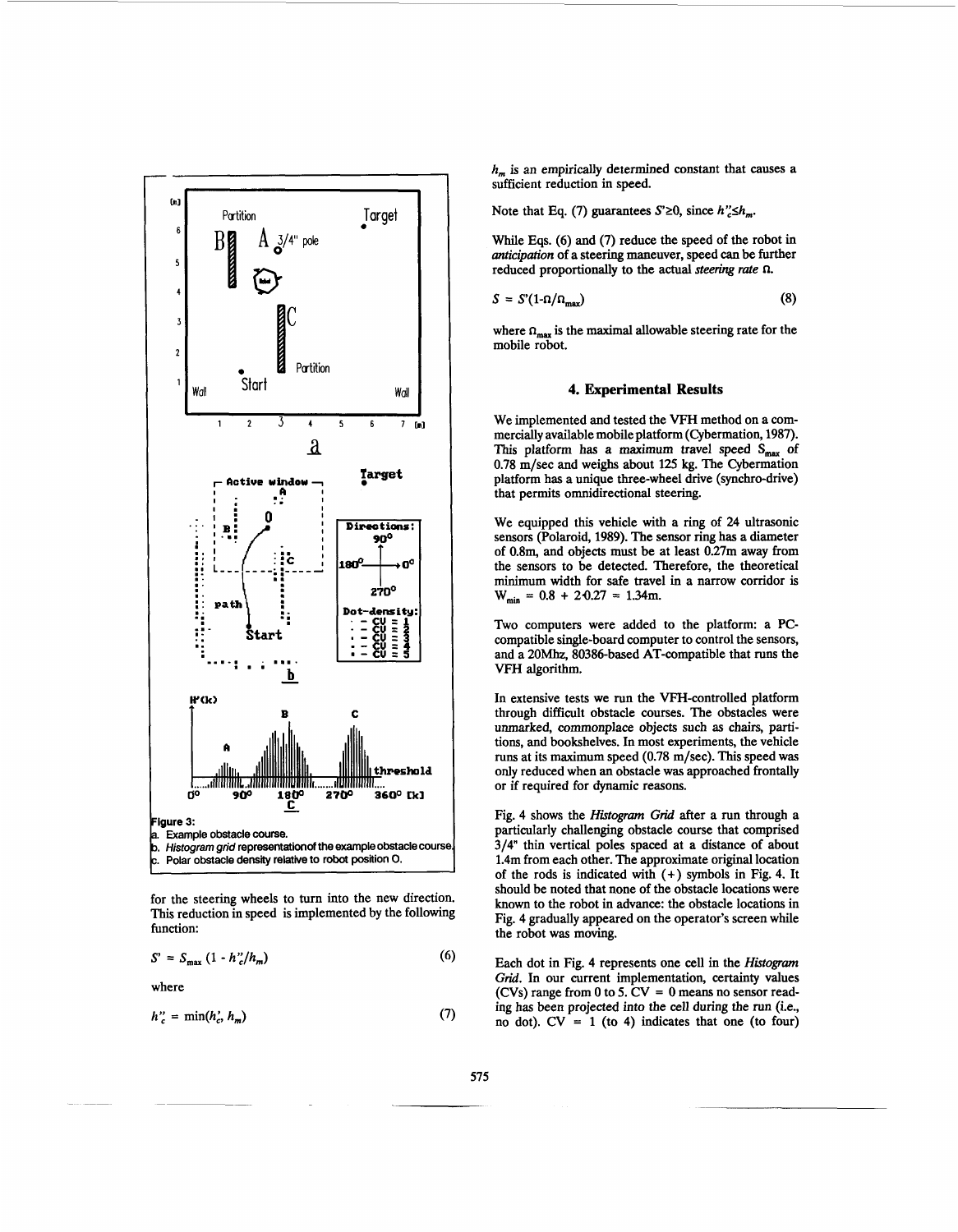

**Figure 4: Histogram Grid representation of a test run through a field of densely spaced, thin** vertical **poles.** 

readings have been projected into the cell; this is shown in [Fig. 4](#page-4-0) with dots comprising of one pixel (or more).  $CV = 5$  means that five or more readings have been projected into the same cell, and which is represented by a 9-pixel dot in [Fig. 4.](#page-4-0) The robot traversed this obstacle course at an average speed of 0.58 m/sec, without stopping in front of obstacles.

*An* indication for the real-time performance of the VFH algorithm is the sampling time  $T<sub>s</sub>$  (i.e., the rate at which the steer and speed commands for the low-level controller are issued). On an Intel 80386-based PC-compatible computer running at 20Mhz,  $T_s = 27$ msec. The following steps occur during *T,:* 

- a. Read sonar information,
- b. update the *Histogram* **Grid,**
- c. create the *Polar Histogram,*
- d. determine the free sector and steering direction,
- e. calculate the speed command,
- communicate with the low-level motion controller (send speed and steer command and receive position update).

# **5. Conclusions**

This paper presents a new obstacle-avoidance method for fast-running vehicles. This method, called the VFH method, has been developed and successfully tested on an experimental mobile robot. The VFH algorithm is computationally efficient, very robust, insensitive to misreadings, and allows continuous and fast motion of the mobile robot without stopping in front of obstacles.

The VFH method is based on the following principles:

- a. A two-dimensional Cartesian *Histogram* **Grid** is updated continuously and in real-time with range data sampled by the onboard range sensors.
- b. The data in the *Histogram Grid* is reduced to a onedimensional *Polar Histogram* that is constructed around the robot's momentary location. This *Polar Histogram* represents the *polar obstacle density* around the robot.
- c. A sector with low obstacle density which is close to the target direction is selected, and the robot's steering is aligned with that direction.

The strength of the VFH method lies in its ability to maintain a statistical obstacle representation at both the world-model level and the intermediate data-level. Therefore, the VFH-controlled vehicle responds to clusters of high likelihood for the existence of an obstacle, while ignoring single (possibly erroneous) data points. Also, since information about narrow passages is still available at the intermediate data level *(free valleys)*  the vehicle is able to navigate through narrow passages (e.g., doorways) or negotiate narrow corridors without oscillations.

#### **References**

Arkin, R. C., "Motor Schema-Based Mobile Robot Navigation." *The Intemational Joumal* of *Robotics Research,* August 1989, pp. 92-112.

Borenstein, J. and Koren, Y., 1988, "High-speed Obstacle Avoidance for Mobile Robots." *Proceedings* of *the IEEE Symposium on Intelligent Control,* Arlington, Virginia, August 24-26, 1988, pp. 382-384.

Borenstein, J. and Koren, Y., 1989, "Real-time Obstacle Avoidance for Fast Mobile Robots." *IEEE Transactions on Systems,* Man, and *Cybemetics,* Vol. 19, No. 5, pp. 1179-1187.

Borenstein, J. and Koren, Y., 1990, "Critical Analysis of Potential Field Methods for Mobile Robot Obstacle Avoidance." Submitted for publication in the *IEEE Joumal* of *Robotics and Automation* 

Brooks, R. **A,** 1986, "A Robust Layered Control System for a Mobile Robot." *IEEE Joumal* of *Robotics and Automation,* Vol. RA-2, No. 1, pp. 14-23.

Cybermation, 1987, "K2A Mobile Platform." *Commercial Offer,* 5457 **JAE** Valley Road, Roanoke, Virginia 24014.

Khatib, O., 1985, "Real-Time Obstacle Avoidance for